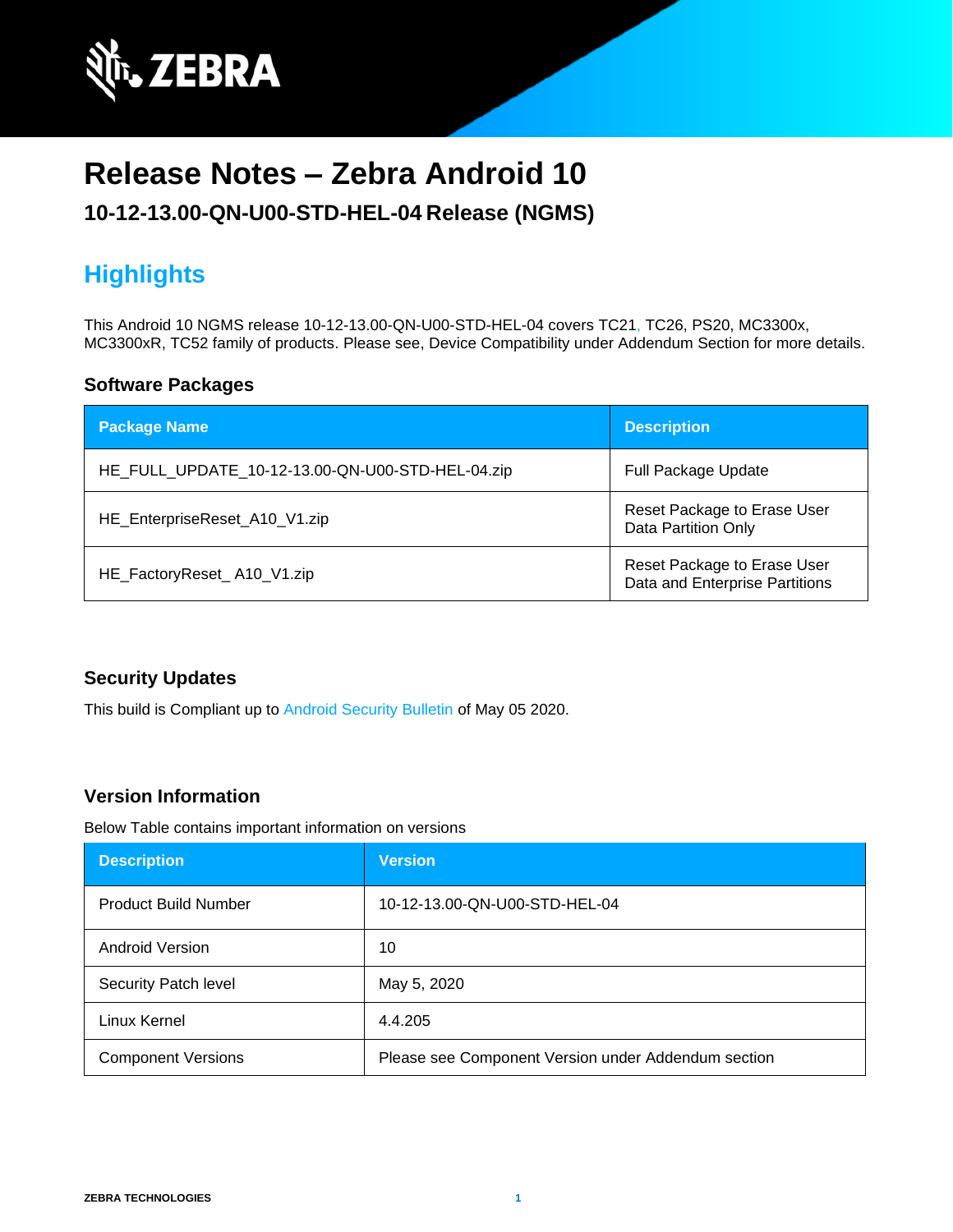

### **Device Support**

Newly supported devices in this release: **TC21, TC26, PS20, MC3300x, MC3300xR, TC52**

This software release has been approved for use on the following devices.

| <b>Device</b><br><b>Family</b> | <b>Part Number</b>                                                                                                                |                                                                                                                | <b>Device Specific</b><br><b>Manuals and Guides</b> |
|--------------------------------|-----------------------------------------------------------------------------------------------------------------------------------|----------------------------------------------------------------------------------------------------------------|-----------------------------------------------------|
| <b>TC21</b>                    | TC210K-02A222-CN                                                                                                                  | TC210K-02A222-04                                                                                               | <b>TC21 Home Page</b>                               |
| TC <sub>26</sub>               | TC26CK-12A222-CN                                                                                                                  | TC26CK-12A222-04                                                                                               | <b>TC26 Home Page</b>                               |
| <b>PS20</b>                    | PS20J-B2G2CN00                                                                                                                    | PS20J-P4G2CN00<br>PS20J-P4H2CN00                                                                               | <b>PS20 Home Page</b>                               |
| MC3300x                        | MC330L-RL2EA4CN<br>MC330L-RL3EA4CN<br>MC330L-SJ3EA4CN<br>MC330L-SJ4EA4CN<br>MC330L-SK3EA4CN<br>MC330L-SE3EA4CN<br>MC330L-GH3EA3CN | MC330L-GL3EA4CN<br>MC330L-GJ2EA4CN<br>MC330L-GE3EA4CN<br>MC330L-SL3EA3CN<br>MC330L-SH3EA3CN<br>MC330L-GL3EA3CN | <b>MC3300x Home Page</b>                            |
| <b>MC3300xR</b>                | MC339U-GF4EA4CN<br>MC333U-GJ4EA4CN                                                                                                | MC339U-GE4EA4CN                                                                                                | <b>MC3300xR Home</b><br>Page                        |
| TC52                           | TC520K-2PEZU4P-CN                                                                                                                 |                                                                                                                | <b>TC52 Home Page</b>                               |
| TC52 HC                        | TC520K-2HEZU4P-CN                                                                                                                 |                                                                                                                | <b>TC52 HC Home Page</b>                            |

#### **New Features**

- Added Support for VoIP for TC21
- Added support for MDNA licensing for TC26. For details refer to tech docs
	- o <https://techdocs.zebra.com/licensing/about/#mdnacomponentsandfeatures>
- Added support for DSDS feature (Dual Sim Dual Standby Auto selection) for TC26
- Added support for EB version 2.7.0.1 (licensed) for PS20.
- Added support for Ivanti Velocity (v2.1.9) for MC3300x.
- Added support for Multi-user for TC21
- Added support for pre-bundled PTT Express (Not Pre-Licensed). Not applicable for PS20.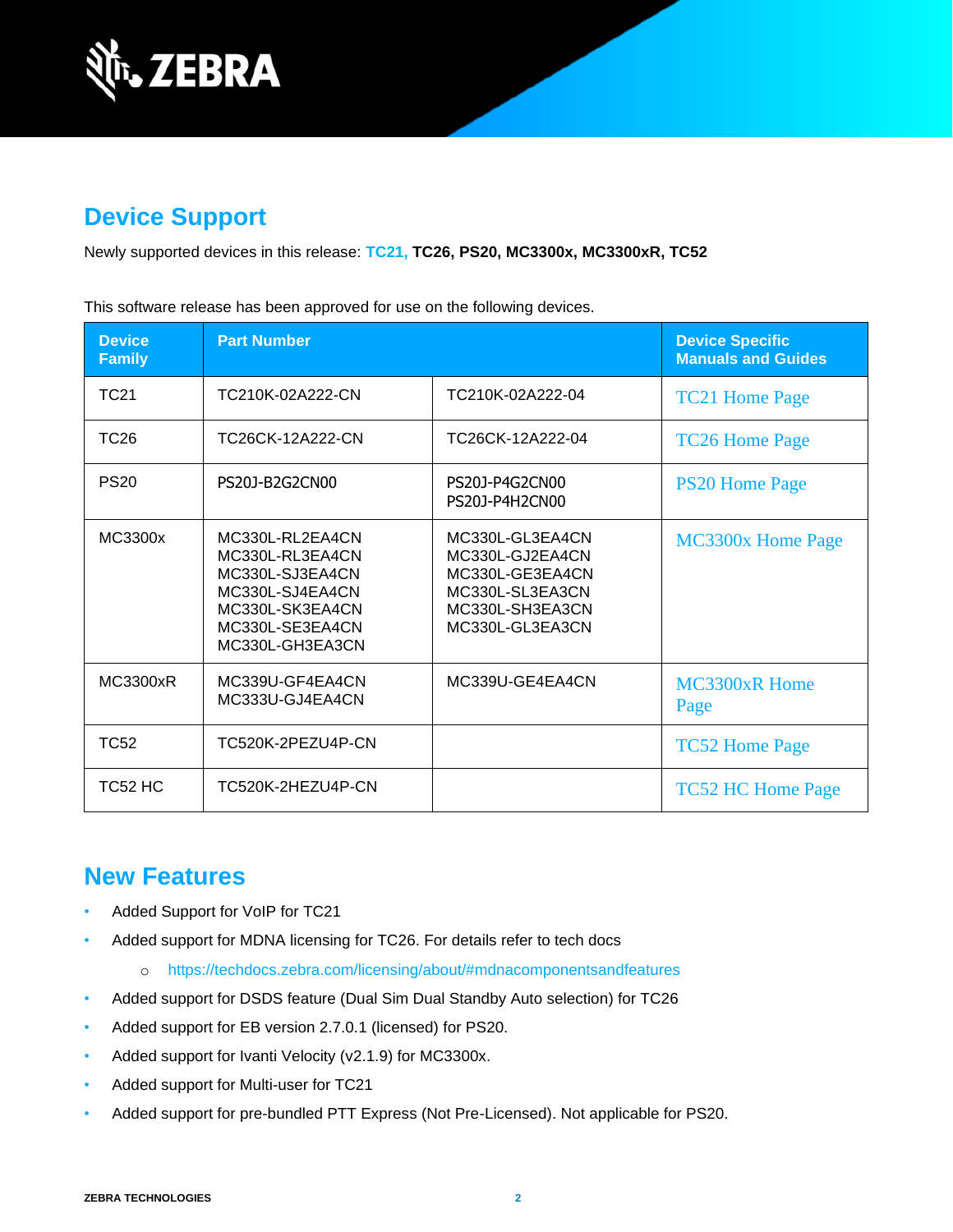

- Added ability in DataWedge to block DataWedge API from being accessed by unknown applications.
- Added app consolidation feature where in the applications are bundled in 'zMonitor' and 'zConfigure' folders in the home screen.
- Added a feature wherein the Battery Manager and Battery Swap applications are combined into a single Battery Manager application.
- Added support for OTA update using AB streaming.
- Added support for SoftAP & WorryFreeWifi for TC21.
- Removed Device Diagnostic Tool application.
- Removed Device Central application.
- Removed support of legacy MC32 PowerPrecision batteries for MC3300x. The device will show a battery error message if the legacy MC32 battery is installed. The legacy MC32 PowerPrecision batteries will not be charged while installed in the MC3300x device.

### **Resolved Issues**

- Resolved the issue wherein the device gets stuck at product logo screen when the settings application is hidden/disabled by MDMs.
- Resolved the intermittent issue wherein the microphone fails to function during a reboot.
- Resolved the issue wherein access permission to storage is denied when EMM agent is enrolled via QRCode.
- Resolved the issue wherein music playback stops on usb headset when device is suspended.
- Resolved the issue wherein the device gets stuck at update screen while adding the secondary user.
- Fixed: SPR38152 wherein BT friendly name (FN) of DX30 is not correctly displayed when paired.
- Fixed: SPR39592 wherein ENABLE\_SCANER Intent along with BT disconnection causes invalid scanner to enable.
- Fixed: SPR39819 wherein extra line feed seen when action key character set as LF.
- Fixed: SPR39878 wherein DataWedge crashes when sending intents while it is starting up.
- Fixed: SPR39482 wherein an extra digit is being sent after every MSI barcode scan.
- Fixed: SPR39795 wherein timestamp is not returned on decoding dotcode barcodes.
- Fixed: SPR40076 wherein application crashes in the event of incorrect calling sequence of the Scanning APIs.
- Fixed: SPR38955 wherein application receives continuous back button events in case of press and hold back button and swipe.
- Fixed: SPR38800 wherein Osupdate fails with "bootlock Pin" when battery is below 30% and kept on charge.
- Fixed: SPR38800 wherein Wifi requires a reset when driver and the firmware are out of sync when the firmware does an FT Roam while the host is in suspend state.
- Fixed: SPR39260 wherein Bluetooth cannot be paired with ZQ320 & IMZ320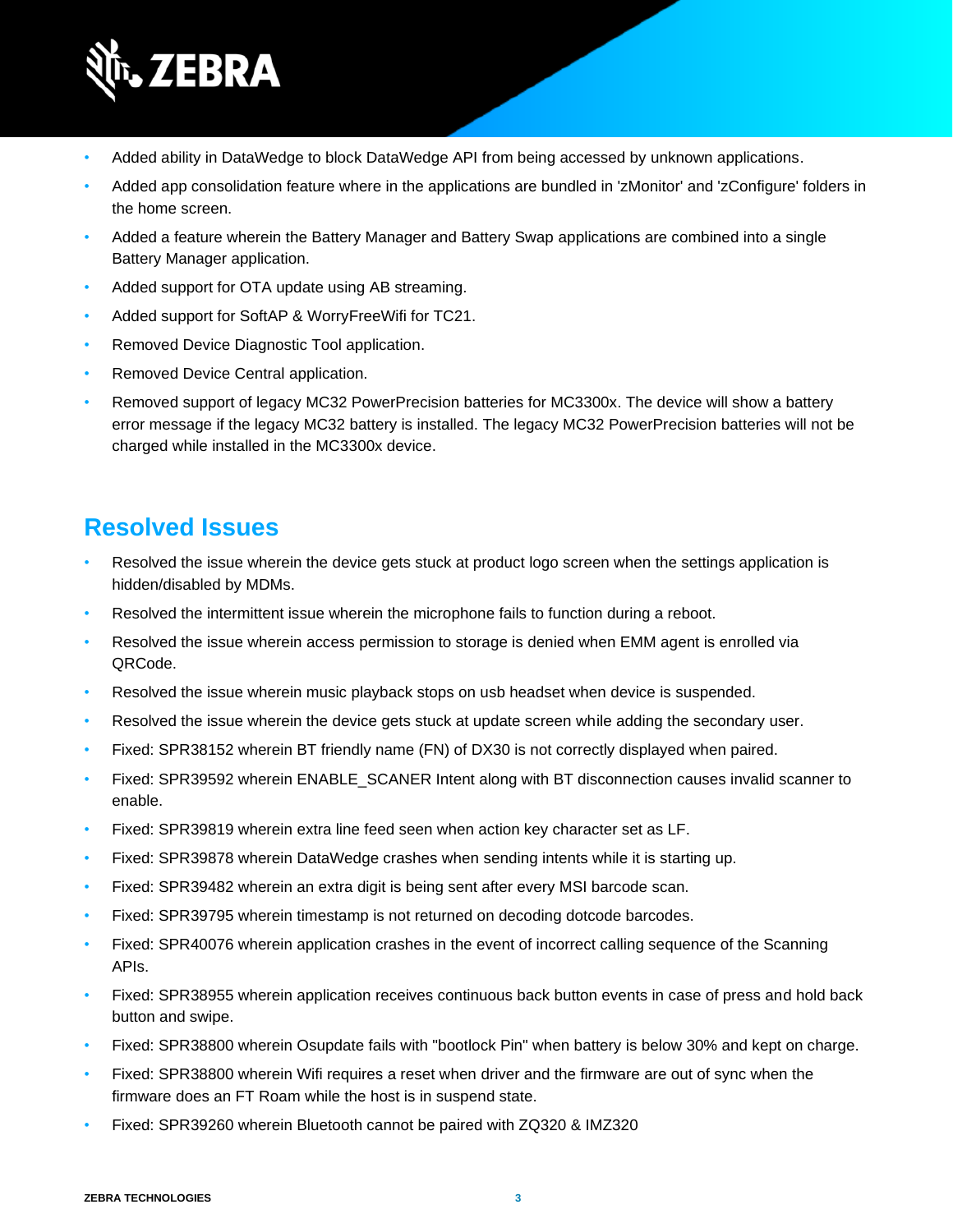

- Fixed: SPR39578 wherein Bluetooth paired with ZQ320 & IMZ320 cannot print.
- Fixed: SPR39613 wherein Bluetooth service discovery returns Null UUID.
- Fixed: SPR39514 wherein device gets a notification to enable google play, despite restricting GMS to Chrome from StageNow.
- Fixed: SPR39592 wherein BT pairing popup observed when RS60 is disconnected even when profile option is disabled.
- Fixed: SPR39878 wherein DW crash while processing intent from a third-party application.
- Fixed: SPR39522 wherein CTRL key on Physical keypad is responding with delay.
- Fixed: SPR39807 wherein 'Allow display over other apps' is not automatically set to enabled when installing WFC Voice.
- Fixed: SPR39879 wherein setting Clock CSP with EMDK changes the Time Zone but not time.

#### **Usage Notes**

• None

#### **Known Issues**

- Picture quality of the image taken with 'Night Mode' in low-light conditions is poor.
- Trigger Modes: Presentation Read Mode is preferred over Continuous Read Mode. If using Continuous Read mode, use a lower illumination brightness setting (e.g. 2) to ensure the scanner can work without interruption.
- "Red Eye Reduction" feature disables the camera flash in the device hence, to enable the camera flash back please disable the red eye reduction feature.
- Fusion Advanced Logging fails to stop after performing OS Upgrade. Workaround is to keep Fusion Advanced Logging disabled before performing OS upgrade.
- SD card with total capacity more than 256GB cannot be formatted as internal storage (adopted storage).
- EMM does not support agent persistence in OS dessert downgrade scenario.
- When user attempts to do camera scanning in restricted profile of android multiuser mode device reboots.
- Reset packages of Oreo and Pie should not be used on devices running with A10 software.

### **Important Links**

- [Installation and setup instructions](https://www.zebra.com/content/dam/zebra_new_ia/en-us/software/operating-system/helios/a10-os-update-instructions.pdf) (if the link does not work please copy It to browser and try)
- [Zebra Techdocs](http://techdocs.zebra.com/)
- **[Developer Portal](http://developer.zebra.com/)**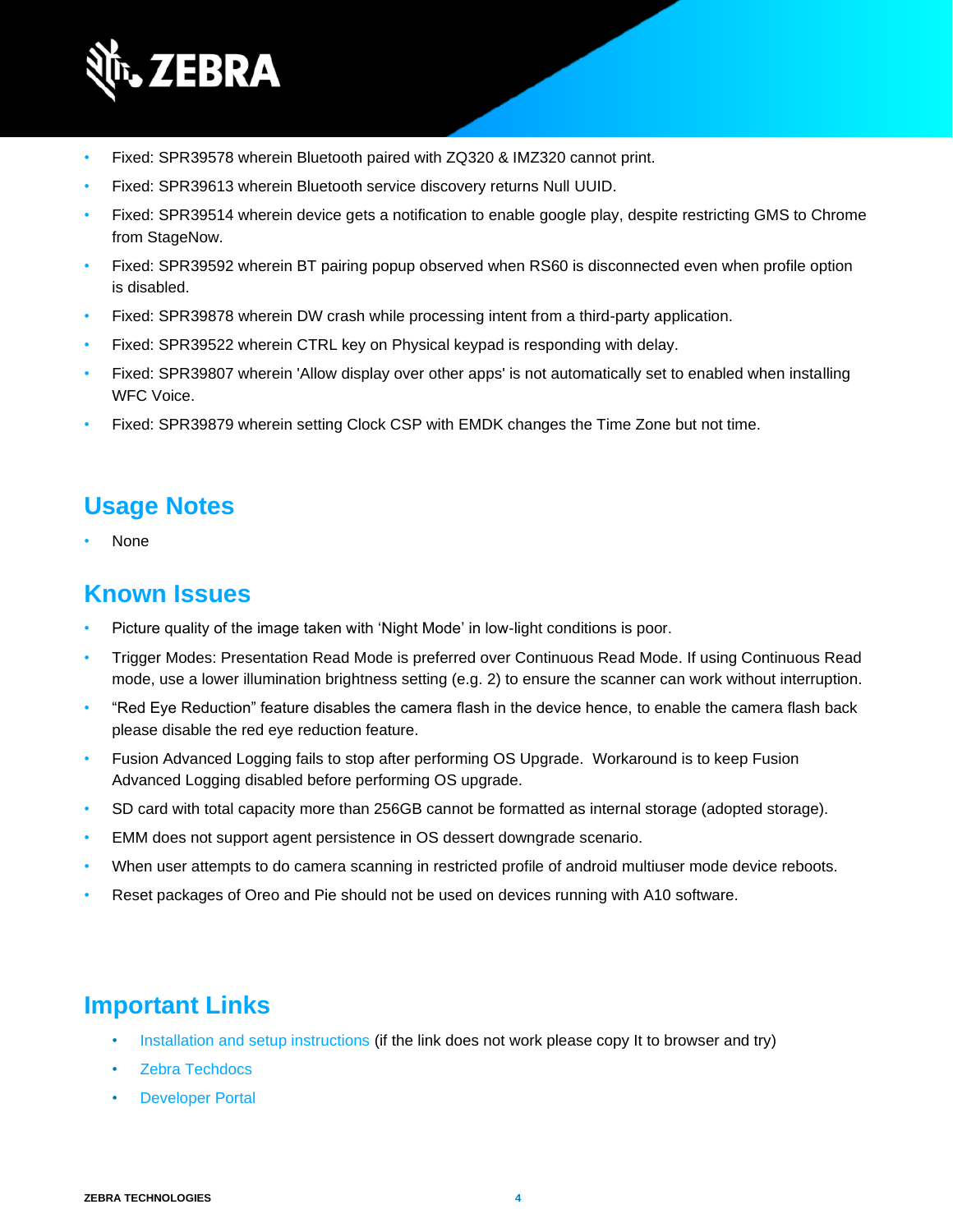

# **Addendum**

### **Component Versions**

| <b>Component / Description</b>    | <b>Version</b>                                                                                                                                                                                                              |
|-----------------------------------|-----------------------------------------------------------------------------------------------------------------------------------------------------------------------------------------------------------------------------|
| <b>Acoustic Profiles</b>          | TC26: General: SQ2.6<br>Cellular: SQ2.6<br>PS20: General: JQ1.2<br>Cellular: N/A<br>MC3300x:General:DQ3.1,DQ3.0,DQ1.1,DQ1.0,<br>DQ2.1, DQ2.0, RQ2.1, RQ1.1<br>Cellular: N/A<br>TC52: General: GQ1.2, GQ2.2<br>Cellular: N/A |
| AnalyticsMgr                      | 2.4.0.1254                                                                                                                                                                                                                  |
| Android SDK Level                 | 29                                                                                                                                                                                                                          |
| Audio (Microphone and Speaker)    | 0.19.0.0                                                                                                                                                                                                                    |
| <b>Battery App</b>                | 1.1.4                                                                                                                                                                                                                       |
| <b>Bluetooth Pairing Utility</b>  | 3.17                                                                                                                                                                                                                        |
| Camera                            | 2.0.002(50-00)                                                                                                                                                                                                              |
| DataWedge                         | 8.1.39                                                                                                                                                                                                                      |
| <b>EMDK</b>                       | 8.1.6.2706                                                                                                                                                                                                                  |
| Enterprise Browser (PS20)         | 2.7.0.1                                                                                                                                                                                                                     |
| Files                             | 10                                                                                                                                                                                                                          |
| License Manager and License Agent | version 4.0.2 and version 4.0.31.3.2.0                                                                                                                                                                                      |
| <b>MXMF</b>                       | 10.1.0.33                                                                                                                                                                                                                   |
| <b>NFC</b>                        | NFC_NCIHALx_AR18C0.a.3.0                                                                                                                                                                                                    |
| OEM info                          | 9.0.0.170                                                                                                                                                                                                                   |
| <b>OSX</b>                        | QCT.100.10.3.28                                                                                                                                                                                                             |
| RXlogger                          | 6.0.3.0                                                                                                                                                                                                                     |
| <b>Scanning Framework</b>         | 27.4.19.0                                                                                                                                                                                                                   |
| StageNow                          | 4.3.2.3                                                                                                                                                                                                                     |